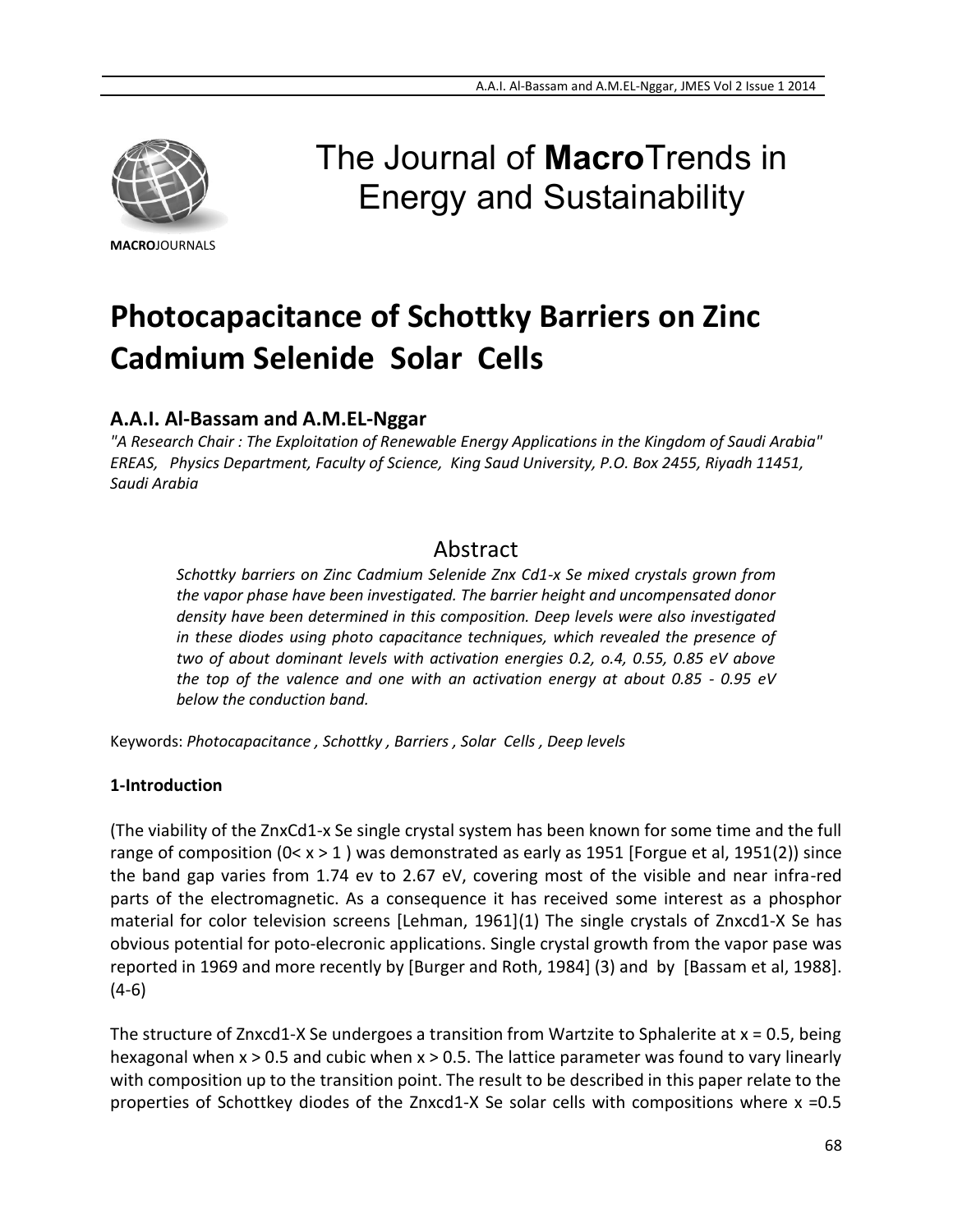and 0.55. The barrier height were characterized using photoelectric, and current- voltage measurements. Photo capacitance studies were also carried out to provide a preliminary survey of some deep levels in the material.

### **2-Experimental**

The single crystal materials used in this study were grown from the vapor phase [Piper and Polich, 1961]. Samples (4 x 4 x 2 mm3) were cut from the boules and mechanically polished down to a grit size of 1 mm using alumina powder. After cleaning and a final etch in 2% bromine in methanol solution for about 2 minutes and then for a further 2 minutes in concentrated HCI, the samples were loaded into a vacuum coating system and a 1 mm diameter gold dot was evaporated into one of the large one faces to form the rectifying contact. Indium was deposited on the reverse face for use as an injecting contact.

Dark current-voltage (I-V) characteristics were measured at room temperature, capacitancevoltage (C-V) measurements were made using a boonton 72 B capacitance meter. The spectral dependence of the steady state photo capacitance was measured using a barr stroud type VL2 prism monochromator with a tungsten light source and Boonton 72 B differential capacitance meter.

#### **3.1 ElectrIcal Characteristics**

The electrical characteristic of Au Znxcd1-X Se diodes could be measured for compostions  $x =$ 0.5 and  $x = 0.55$  gave good rectifying characteristics with little reverse bias leakage. The results are shown in Figure 1.

Figure: 2 shows, a plot of the logarithmic dark current versus the applied bias for Au - ZnxCd1 xSe single crystals with  $x = 0.52$  and  $x = 0.58$ . The ideality factor can be determined from the forward bias I-V characteristics.

Thus, from the plot of lnl against V, the ideality factor 'n' can be calculated where l is the dark saturation current density and equal to the InI intercept. From the slope of the plot of In I against forward voltage, the values of the ideality factors (n) where calculated. The values of n fall in the range 1.0 - 1.2

According to (Card and Rhoderick, 1971).(7) the deviation from the ideal situation ( $n = 1$ ) can be described to many reasons, for instance the presence of surface states and an oxide layer. The ideality factor increases with an increase in the insulating layer thickness which was present after the etching process prior to the deposition of the gold. The spectral response of the photocurrent has been measured as a function of wavelength in the range 320. <720 nm.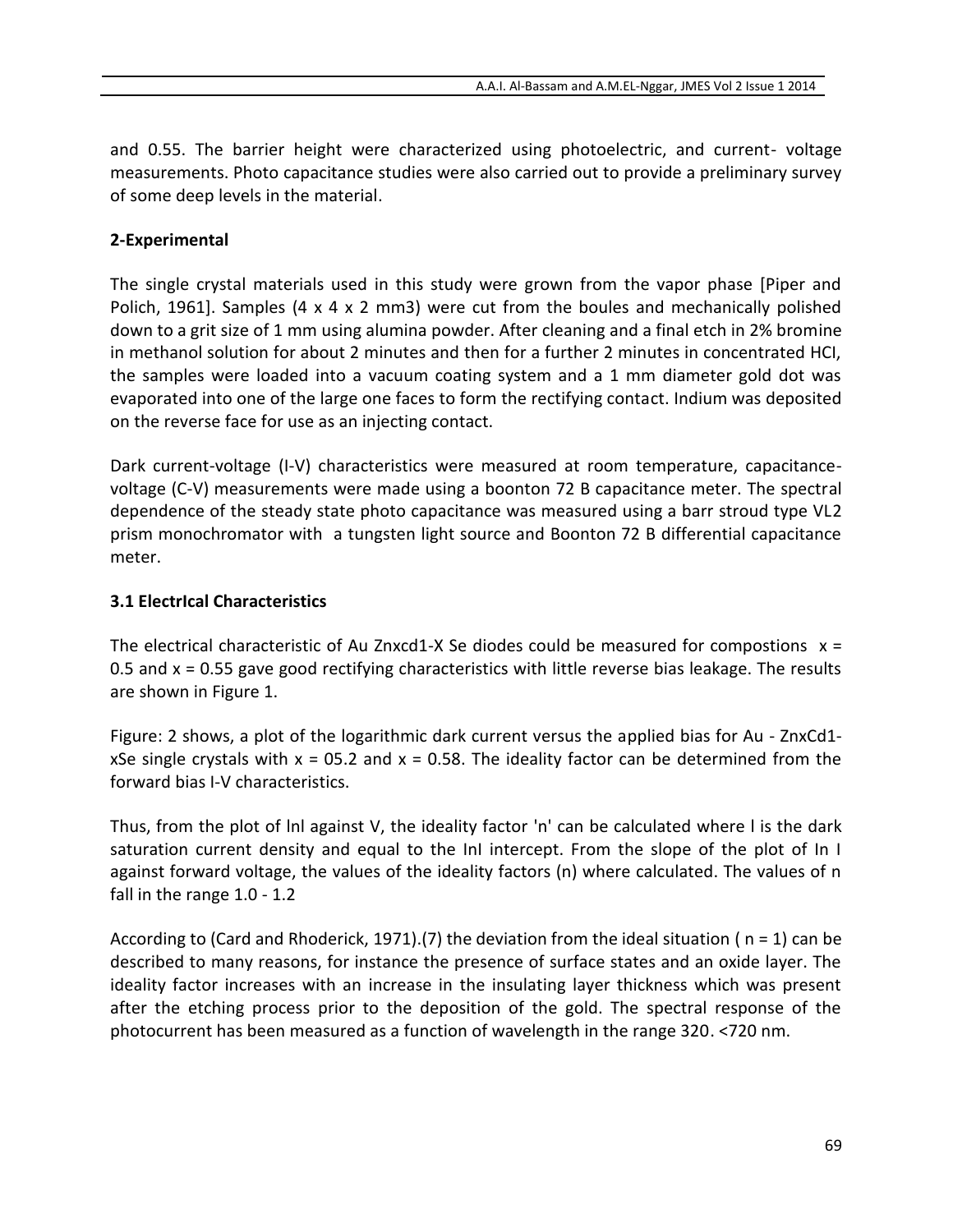| abı<br>۰. |  |
|-----------|--|
|-----------|--|

| Sample                            | Js                 | (n) | $I-v$ (eV) | Photo current (eV) |
|-----------------------------------|--------------------|-----|------------|--------------------|
| $Zn_{0.52}$ Cd <sub>0.48</sub> Se | $1X 10^{-5}$       | 1.1 | 0.65       | 1.28               |
| $Zn_{0.58}$ $Cd0.42$ Se           | $3 \times 10^{-4}$ | 1.1 | 0.6        | 1.32               |

The barrier height was determined from the long wavelength side of the response curves by plotting the quantity R against photon energy hv. The results are shown in Figure: 3. and summarized in Table 1.

According to (AI-Bassam, 1990.) (5,8,9) the barrier heights found from the current voltage measurement were sometimes in disagreement with those determined from capacitance voltage and photocurrent measurement. They suggested that the disparity between these estimates of barrier heights can be attributed to the pres interfacial layer between the gold contact and the semiconductor. Similarly, the capacitance voltage characteristic usually produce straight lines. The uncompensated donor density Nd was calculated from the slope of the C-2 versus V plot and is given in table (2).

### **Table 2:**

| Sample                            | Nd (x16<br>cm) | Vd (eV) | $\phi$ C-V (ev) | $Ec - E_f (eV)$ |
|-----------------------------------|----------------|---------|-----------------|-----------------|
| $Zn_{0.52}$ Cd <sub>0.48</sub> Se | 0.8            | 1.76    | 1.9             | 0.135           |
| $Zn_{0.58}$ Cd <sub>0.42</sub> Se | 12             | 1.6     | 1.73            | 0.124           |

The un compensated donor density Nd increases with increasing x, and its behaviour as a function of composition is similar to that observed for Cd1-x Znx Se, in that case, it was suggested as due to reduction in the carrier mobility, possibly because of alloy scattering, and resulted in a very large increase in the resistivity. Also the carrier density decrease as the zinc content increase. (Kwok and Chau 1980) (10) and (Chow et al. 1981) (11) showed that the carrier density increased. Initially, with increasing zinc, also found that the carrier density decreases as the zinc content of Cd1-x Znx Se Zn0.52 Cd0.48..

### **3.2. Photo Capacitance Results:**

Figure 4. shows photo capacitance (PHCAP) spectra taken from Au – Zn0.5 Cd0.5 Se The first threshold leading to an increased PHCAP was observed at photon energy of about 1.0 eV, indicating that there is process excitation of the electron from a level 1.04 eV below the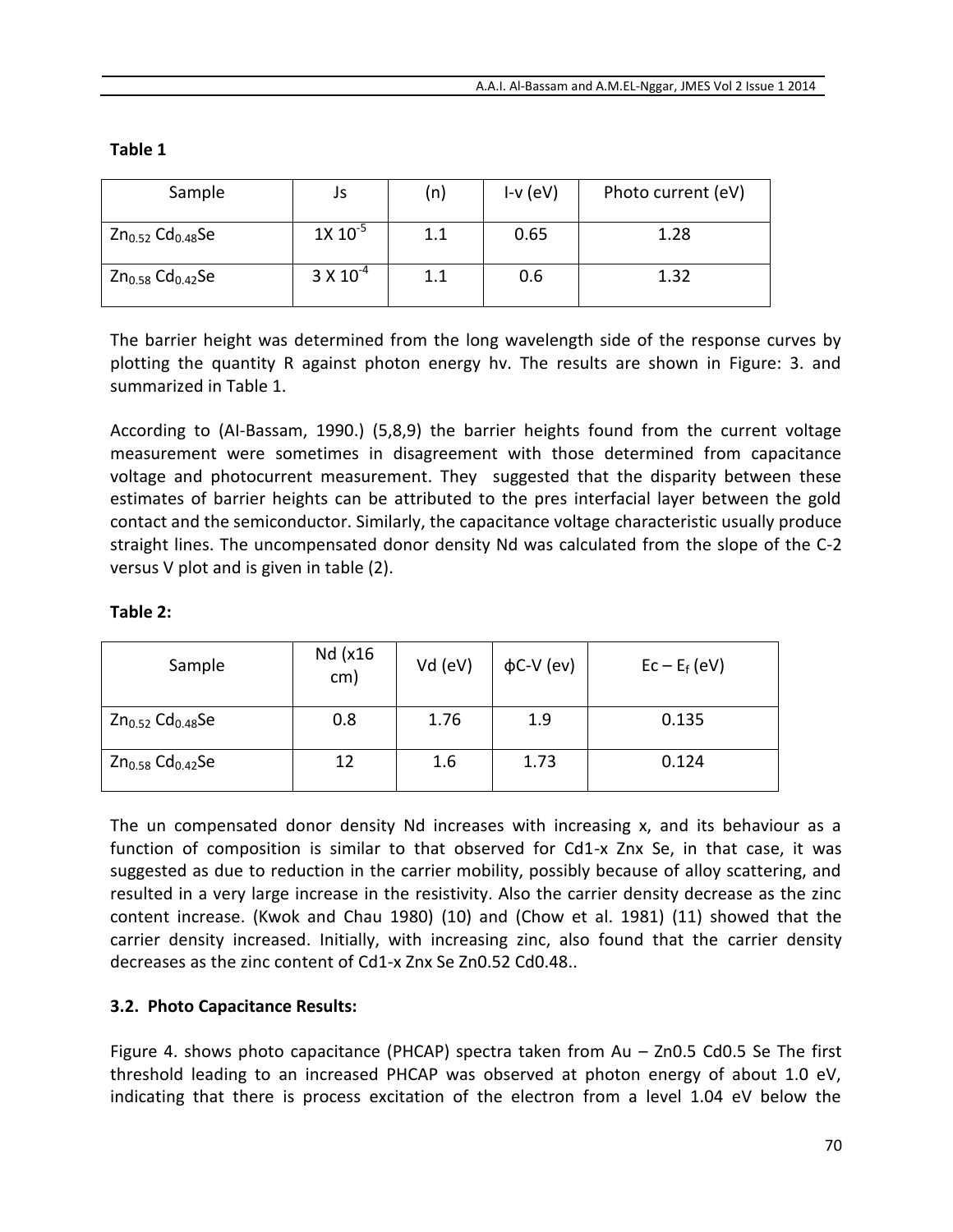conduction band. As the photon energy was increased, a second threshold was observed at hv = 1.7 eV at 285 K and hv = 1.6 eV at 85 K corresponding to the emptying of an acceptor at about 0.38 and 0.52 eV above the valence band.

the results are in good agreement with, results which have been reported for Zn0.25Cd0.75 Se crystal by (Lewis et al 1986) (12) and (Burger and Roth, 1984 (3) for Zn03 Cd07 Se who identified a level located at 0.49 eV below the conduction band. They attributed this center to Cd vacancy - Cu interstitial pairs. (Lewis et al) reported that five deep levels have been observed, two electron traps with activation energies of 0.54 and 1.04 eV with respect to the conduction band, and three with activation energies of 0.2, 0.55 and 0.85 eV relative to the valence band. They suggested that the activation energy of this level is close to that widely reported at about, 0.62 ev above the valence band edge in CdSe (Ture et al. 1985) (13) which has been associated with double ionised Cd vacancies. The other principal center observed here at 1.0 ev may be related to the trap reported by (Al-Bassam,et al 14-18) with an activation energy of 1.04 eV with respect to the conduction band. Lewis et al suggested that this level would be primarily, an electron trap.

### **4-Conclusion:**

Schottky barriers on Zinc Cadmium Selenide Znx Cd1-x Se mixed crystals grown from the vapor phase have been investigated. The barrier height and uncompensated donor density have been determined in this composition. Photocapacitance of Schottky Barriers on Zinc Cadmium Selenide Solar Cells. were also investigated in these diodes using photo capacitance techniques, which revealed the presence of two of about dominant levels with activation energies 0.2, o.4, 0.55, 0.85 eV above the top of the valence and one with an activation energy at about 0.85 - 0.95 eV below the conduction band.

### *Acknowledgement:*

*Thanks are due to the Research Chairs Program at King Saud University, KSU, Riyadh, Saudi Arabia for their continuous financial support to our research chair EREAS, 2014-2015.*

#### **Reference :**

Lehman, W. "the Impurity level Variation in (Zn, Cd) (S1, Se) solid solution "Journal of the lectrochemical Society, 113 (1966) 451.

Forgue, S: Goodrich, R. and Cope, A. "Crystal of the Temary Compound CdZnSe" , RCA Rev., 12 (1951). 335.

Burger, A; Roth, M. and Schiber, M. "The ternary Cd0. 7Zn0. 3Se compound, A. Novel Room temperature x ray Detector. , !984.

Al-Bassam A; Brinkman, A; Russell, G. and Woods, J. "Electrical Properties of ZnxCd1-xSe" Journal of Crystal Growth. 86, (1988), 667.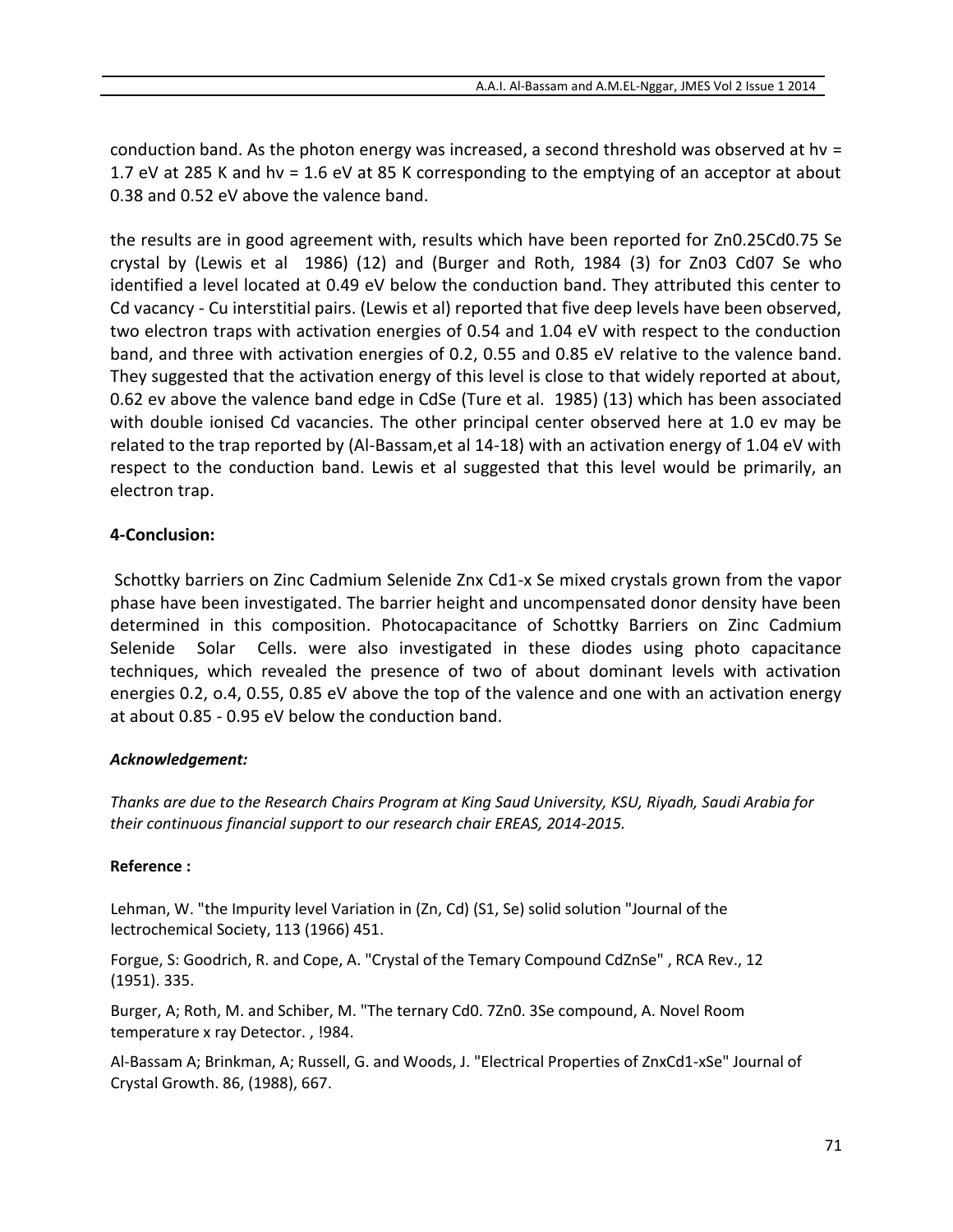Al- Bassam, A.A.I. "Schottky-Barriers on Zinc Cadmium Selenide Aloys (ZnxCd1-xSe) with x = 0.85 and  $x= 0.93"$ .

Piper, W. and Polich, S. "Vappor Phase Growth of Single Crystals of II- VI Compounds. Journal of of Appl. Phys. , 32 (1961). 1278.

Card, H. and Rhoderick, E. "Studies of tunnel MOS Diodes". Journal of Physics D, Applied Physics, 14(1971(, 1589.

Al- Bassam, A.A.I. "Photoconductivity and defect level in ZnxCd1-xSe with (x= 0.5 . 0.55) Crystals.

Al- Bassam, 20th European Photovoltaic solar energy conference and exhibition Barcelona, Spain, June, 2005.

Kwok, H. and Chau. Y. "Physical Properties of CdS" thin Solid Films, 66 (1980), 1911.

Chow, L; Lee, Y. and Kwok, H. "Structure and Electronic Properties of Chemically Sprayed CdS Films". Thin Solid Films, 81 (1981), 306.

Lewis, J; Ture, I; Brinkman, A. and Woods, J. "Deep Levels of Zn0.3CdSe0.7 Crystal" Semiconductor Science and technology, 1 (1986), 213.

Ture, I; Claytboum, M; Brinkman, A. and Woods, J "Defects in Cadmium Selenide" Journal of Crystal Growth, 72 (1985) 189.

Al- Bassam AA, Elani UA . Energy prodcedia 32 (2013) 216-221

Al- Bassam AA, Elani UA, 28th European photo voltaic solar Energy conference and Exhibition 30 sep – 4 oct 2013. France.

Al- Bassam AA, Elani UA, 29th European photo voltaic solar Energy conference and Exhibition 22-26 sept – 2014, the Netherlands.

Al- Bassam AA, Elani UA, Photovoletais science Application and Technolgy PVSAT – 10 – 23-25 April Uk .

Al- Bassam AA, Elani UA, international Conference on sustainable Energy Engineering and Application (ICSEEA) 6-8 November 2012 Indonesia.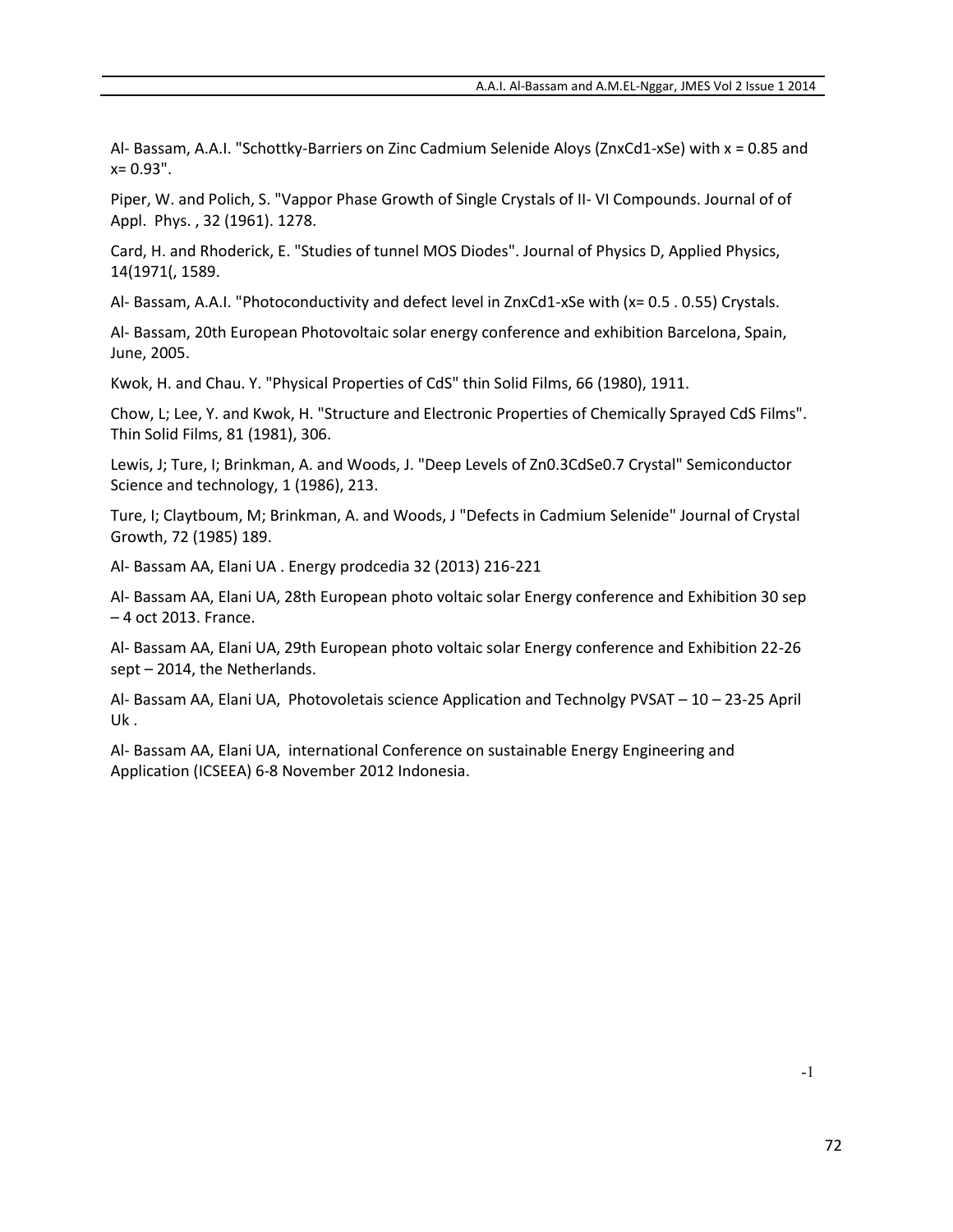

Dark I -V characteristics for Au = Zn<sub>x</sub> Cd<sub>1-x</sub> Se Figure: 1